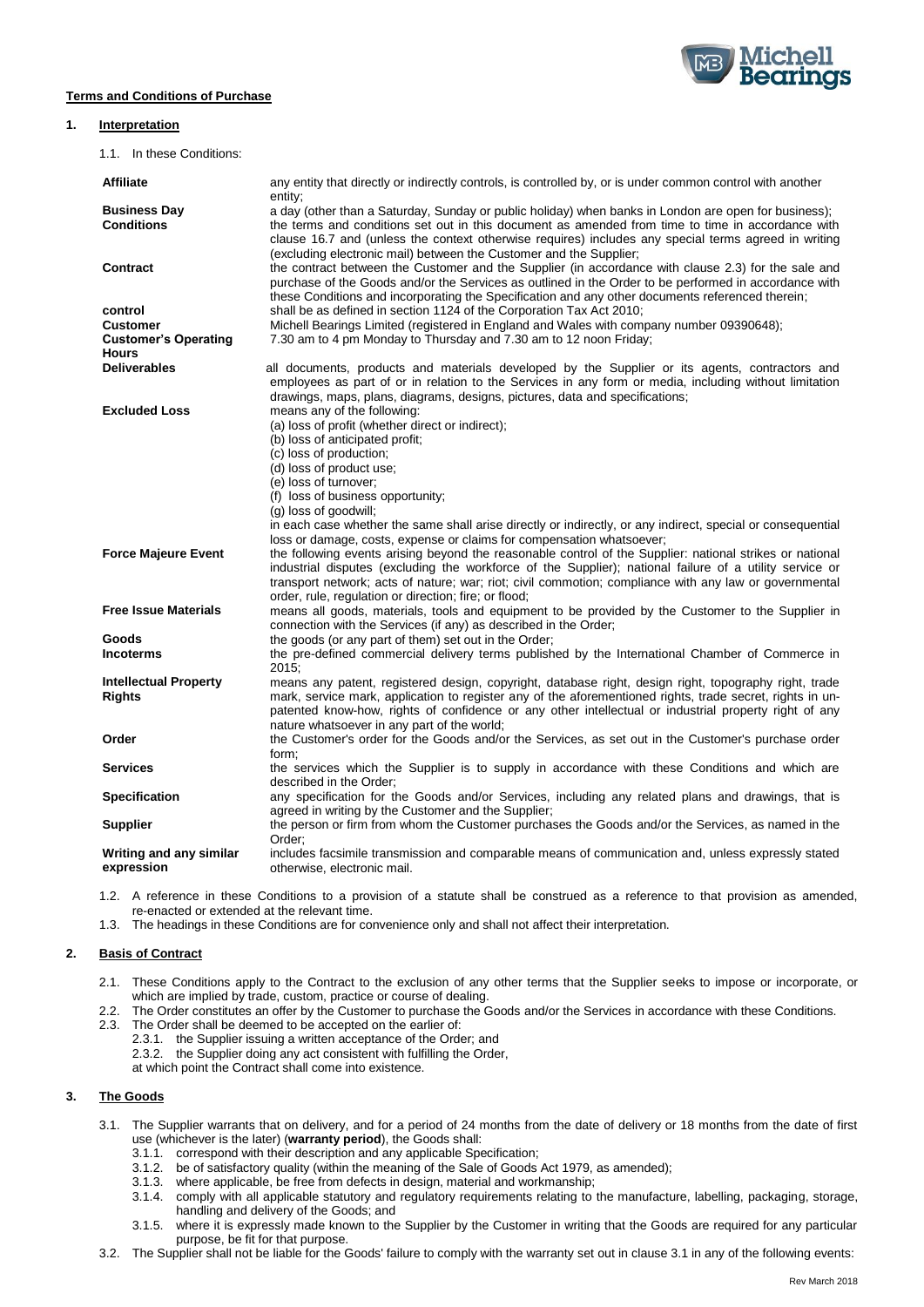

- 3.2.1. the defect arises because the Customer failed to follow the Supplier's written instructions as to the storage, commissioning, installation, use and maintenance of the Goods;
- 3.2.2. the defect arises as a result of the Supplier following any drawing, design or Specification supplied by the Customer;
- 3.2.3. the Customer alters or repairs such Goods without the written consent of the Supplier; or
- 3.2.4. the defect arises as a result of fair wear and tear, wilful damage, negligence, or abnormal storage or working conditions.
- 3.3. The Supplier shall ensure that at all times it has and maintains all the licences, permissions, authorisations, consents and permits that it needs to carry out its obligations under the Contract.
- 3.4. The Customer shall have the right to inspect and test the Goods at any time before delivery.
- 3.5. If following such inspection or testing the Customer considers that the Goods do not conform or are unlikely to comply with the Supplier's undertakings at clause 3.1, the Customer shall inform the Supplier and the Supplier shall immediately take such remedial action as is necessary to ensure compliance.
- 3.6. Notwithstanding any such inspection or testing, the Supplier shall remain fully responsible for the Goods and any such inspection or testing shall not reduce or otherwise affect the Supplier's obligations under the Contract, and the Customer shall have the right to conduct further inspections and tests after the Supplier has carried out its remedial actions.

# **4. Delivery**

- 4.1. The Supplier shall ensure that:
	- 4.1.1. the Goods are properly packed and secured in accordance with the Customer's written instructions and in such manner as to enable them to reach their destination in good condition;
	- 4.1.2. each delivery of the Goods is accompanied by a delivery note which shows the date of the Order, the Customer's Order number, the type and quantity of the Goods (including the Customer's part number as set out in the Order), special storage instructions (if any) and, if the Goods are being delivered by instalments, the outstanding balance of the Goods remaining to be delivered;
	- 4.1.3. if the Supplier requires the Customer to return any packaging material to the Supplier, that fact is clearly stated on the delivery note. Any such packaging material shall be returned to the Supplier at the cost of the Supplier; and
	- 4.1.4. if the Customer delivers Goods to the Supplier in connection with any Services, the Goods shall be returned to the Customer using the same packaging or, in the event that such packaging is damaged by the Supplier and is not capable of being used, the Supplier shall provide replacement packaging of a similar standard to the Customer at the Supplier's cost.
- <span id="page-1-0"></span>4.2. The Supplier shall deliver the Goods:
	- 4.2.1. on the date specified in the Order;
		- 4.2.2. unless specified otherwise on the Order, to the Customer's premises at Waldridge Way, Simonside East Industrial Park, South Shields, NE34 9PZ, England or such other location as is set out in the Order, or as instructed by the Customer prior to delivery (**Delivery Location**); and
		- 4.2.3. during the Customer's Operating Hours, or as otherwise instructed by the Customer.
- 4.3. Where the Goods are delivered in accordance with the Incoterms, delivery of the Goods shall be completed in accordance with the relevant Incoterm. Where the Goods are delivered by the Supplier to the Customer's premises, delivery of the Goods shall be completed on the completion of unloading the Goods at the Delivery Location.
- 4.4. If the Supplier:
	- 4.4.1. delivers less than 90% of the quantity of Goods ordered, the Customer may reject the Goods; or
	- 4.4.2. delivers more than 110% of the quantity of Goods ordered, the Customer may at its discretion reject the Goods or the excess Goods,

and any rejected Goods shall be returnable at the Supplier's risk and expense. If the Supplier delivers more or less than the quantity of Goods ordered, and the Customer accepts the delivery, a pro rata adjustment shall be made to the invoice for the Goods.

4.5. The Supplier shall not deliver the Goods in instalments without the Customer's prior written consent. Where it is agreed that the Goods are to be delivered by instalments, they may be invoiced and paid for separately. However, failure by the Supplier to deliver any one instalment on time or at all or any defect in an instalment shall entitle the Customer to the remedies set out in clause 7.

### **5. Title and risk**

Title and risk in the Goods shall pass to the Customer on completion of delivery.

### **6. Supply of Services**

6.1. The Supplier shall for the duration of this Contract provide the Services to the Customer in accordance with the terms of the Contract.

<span id="page-1-1"></span>6.2. The Supplier shall meet any performance dates for the Services specified in the Order or notified to the Supplier by the Customer.

- <span id="page-1-2"></span>6.3. In providing the Services, the Supplier shall:
	- 6.3.1. co-operate with the Customer in all matters relating to the Services, and comply with all instructions of the Customer;
	- 6.3.2. perform the Services with the best care, skill and diligence in accordance with best practice in the Supplier's industry; 6.3.3. ensure that the Services and Deliverables will conform with all descriptions and specifications set out in the Specification, and that the Deliverables shall be fit for any purpose expressly or impliedly made known to the Supplier by the Customer;
	-
	- 6.3.4. provide all equipment, tools and vehicles and such other items as are required to provide the Services;<br>6.3.5. use the best quality goods, materials, standards and techniques, and ensure that the Deliverable use the best quality goods, materials, standards and techniques, and ensure that the Deliverables, and all goods and materials supplied and used in the Services or transferred to the Customer, will be free from defects in workmanship, installation and design:
	- 6.3.6. obtain and at all times maintain all necessary licences and consents, and comply with all applicable laws and regulations;
	- 6.3.7. where applicable, observe all health and safety rules and regulations and any other security requirements that apply at any of the Customer's premises; and
	- 6.3.8. hold all Free Issue Materials in safe custody at its own risk, maintain the Free Issue Materials in good condition until returned to the Customer, and not dispose or use the Free Issue Materials other than in accordance with the Customer's written instructions or authorisation.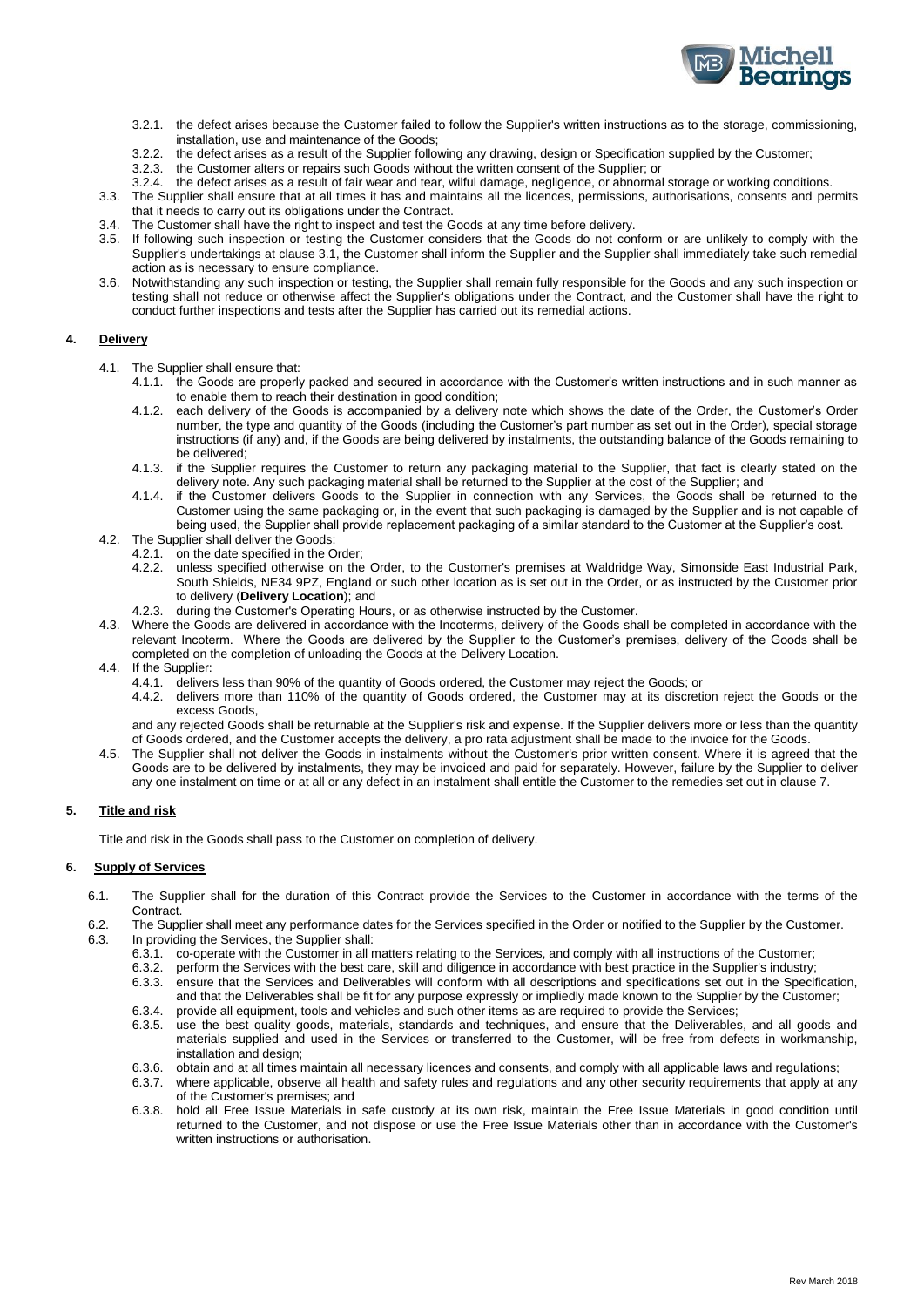

# **7. Remedies**

- 7.1. If the Goods are not delivered or the Services are not performed on the date they are due as referred to in clause [4.2.1](#page-1-0) or clause [6.2](#page-1-1) (as applicable), or do not comply with the undertakings set out in clause 3.1 or clause [6.3,](#page-1-2) then, without limiting any of its other rights or remedies, the Customer shall have the right to any one or more of the following remedies at its option, whether or not it has accepted the Goods and/or the Services:
	- 7.1.1. to terminate the Contract;
	- 7.1.2. to reject the Goods (in whole or in part) and return them to the Supplier at the Supplier's own risk and expense;
	- 7.1.3. to require the Supplier to repair or replace the defective Goods (whether or not rejected) at their existing location, or to provide a full refund of the price of the rejected Goods (if paid);
	- 7.1.4. to refuse to accept any subsequent delivery of the Goods or performance of the Services which the Supplier attempts to make;
	- 7.1.5. to recover from the Supplier any reasonable costs incurred by the Customer in obtaining substitute goods or services from a third party; and
	- 7.1.6. to claim damages for any other costs, loss or expenses incurred by the Customer which are in any way attributable to the Supplier's failure to carry out its obligations under the Contract, including but not limited to costs or losses the Customer may pay to its customer relating to the failed or late performance of the Supplier.
- 7.2. Without prejudice to the Customer's rights in clause 7.1, if the Goods and/or the Services are not delivered on the due date the Supplier shall pay the Customer on demand or the Customer may at its option deduct from its payments to the Supplier 0.25% of the price of the outstanding Goods and/or Services for each day's delay, up to a maximum of 10% of the total price of the Goods and/or Services as liquidated damages. The parties confirm that these sums represent a genuine pre-estimate of the Customer's loss.
- 7.3. If the Customer exercises it rights under clause 7.2, any sums recovered in accordance with clause 7.1 shall be limited to losses incurred by the Customer in excess of the sums recovered under clause 7.2.
- 
- 7.4. These Conditions shall apply to any repaired or replacement Goods supplied by the Supplier.<br>7.5. The Supplier shall keep the Customer indemnified in full against all direct costs, expenses The Supplier shall keep the Customer indemnified in full against all direct costs, expenses, damages and losses, including any interest, penalties, and legal and other professional fees and expenses awarded against or incurred or paid by the Customer as a result of or in connection with:
	- 7.5.1. any claim made against the Customer for actual or alleged infringement of a third party's intellectual property rights arising out of, or in connection with, the supply or use of the Goods and/or the Services, to the extent that the claim is attributable to the acts or omissions of the Supplier, its employees, agents or subcontractors;
		- 7.5.2. any claim made against the Customer by a third party arising out of, or in connection with, the supply of the Goods and/or the performance of the Services, to the extent that such claim arises out of the breach, negligent performance or failure or delay in performance of the Contract by the Supplier, its employees, agents or subcontractors; and
	- 7.5.3. any claim made against the Customer by a third party for death, personal injury or damage to property arising out of, or in connection with, defects in Goods and/or the Services, to the extent that the defect in the Goods and/or the Services is attributable to the acts or omissions of the Supplier, its employees, agents or subcontractors.
- 7.6. This clause 7 shall survive termination of the Contract.<br>7.7. The Customer's rights and remedies under these C.
- The Customer's rights and remedies under these Conditions are in addition to its rights and remedies implied by statute and common law.

### **8. Price of the Goods and Services and payment**

- 8.1. The price of the Goods and the Services shall be the price set out in the Order, or, if no price is quoted, the price set out in the Supplier's published price list in force as at the date the Contract came into existence (**Price**). Subject to clauses 8.2, 8.3, and 8.4, payment shall be made in the currency set out in the Order.
- 8.2. Where the national currency of the Supplier's country is the Euro and unless otherwise prohibited by law, in the event that the national currency of the Supplier's country changes from the Euro to another currency (**New Currency**) after the date of the Order but before the due date for payment, with effect from the date on which the New Currency officially becomes and is lawfully recognised by the government of the Supplier's country as the country's new currency (**Conversion Date**), the Customer shall be entitled, at its absolute discretion, to opt to pay the Price in the New Currency.
- 8.3. If the Customer opts to pay the Price in the New Currency, the conversion rate to be applied to the Price shall be the official rate of exchange applied by the National Central Bank of the Supplier's country on the Conversion Date.
- 8.4. If a change in the national currency of the Supplier occurs, the Contract shall if the parties deem it necessary, be amended to comply with any generally accepted conventions and market practice and otherwise to reflect the change in currency.
- 8.5. The Price is exclusive of amounts in respect of value added tax (**VAT**), but includes the costs of packaging, insurance and carriage of the Goods unless stated otherwise in the Order. No extra charges shall be effective unless agreed in writing and signed by the Customer.
- 8.6. The Customer shall, on receipt of a valid VAT invoice from the Supplier, pay to the Supplier such additional amounts in respect of VAT as are chargeable on the supply of the Goods.
- 8.7. The Supplier may invoice the Customer for the Goods and the Services on or at any time after the completion of delivery or the Services have been completed and the Deliverables delivered to the Customer or, where it has been agreed that the Customer will collect them, the Customer has been notified that they are ready for collection.
- 8.8. The Customer shall pay correctly rendered invoices within 90 days of the end of month of receipt of the invoice unless otherwise agreed in writing (including email). Payment shall be made to the bank account nominated in writing by the Supplier unless otherwise agreed in writing (including email).
- 8.9. If a party fails to make any payment due to the other under the Contract by the due date for payment (**due date**), then the defaulting party shall pay interest on the overdue amount at the rate of 6% per annum above Lloyds TSB Bank plc's base rate from time to time. Such interest shall accrue on a daily basis from the due date until the date of actual payment of the overdue amount, whether before or after judgment. The defaulting party shall pay the interest together with the overdue amount. This clause shall not apply to payments the defaulting party disputes in good faith.
- 8.10. The Customer may, without limiting any other rights or remedies it may have, set off any amount owed to it or any of its Affiliates by the Supplier against any amounts payable by it to the Supplier under the Contract, or any other contract in place between the Customer and the Supplier.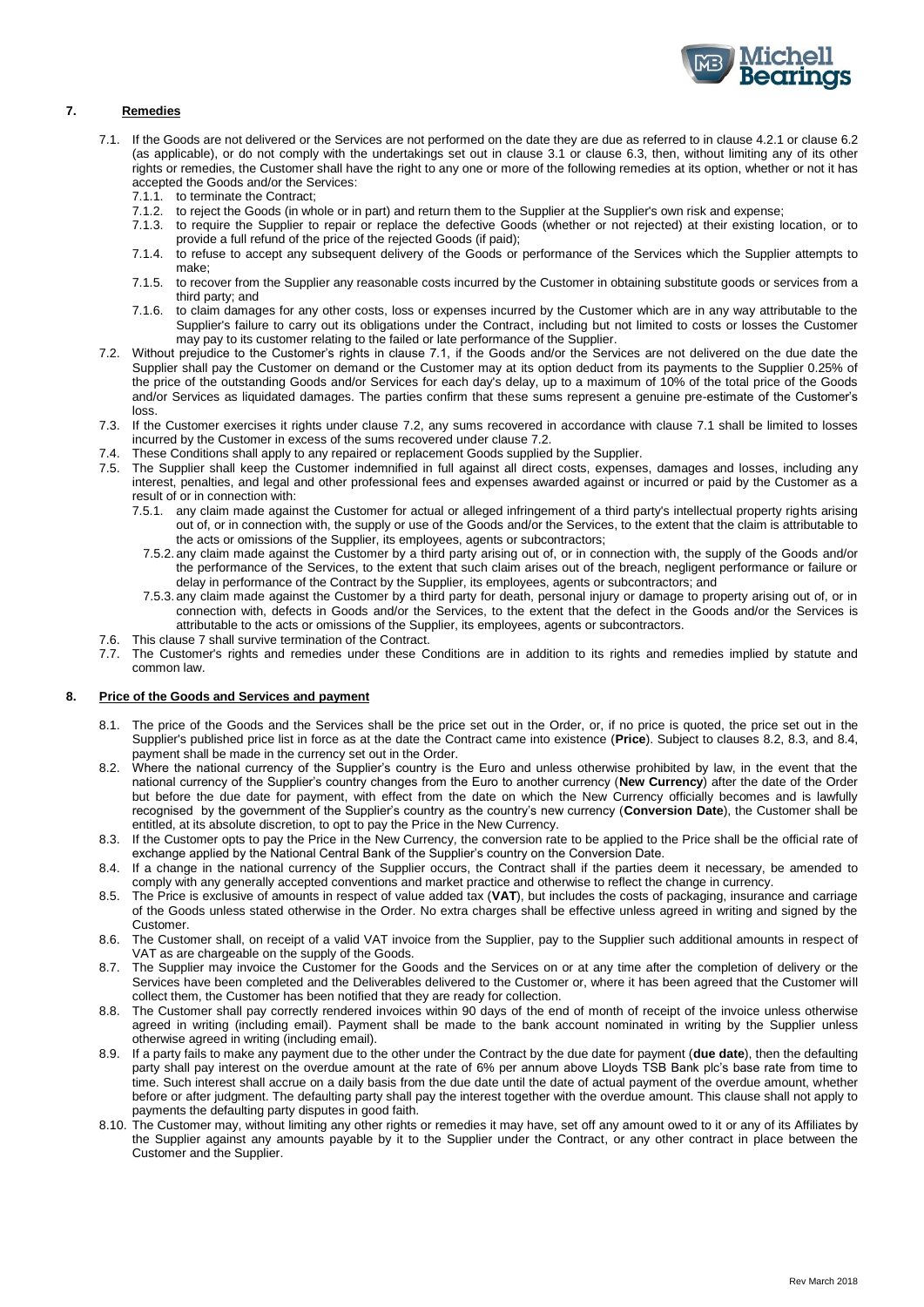

### **9. Free Issue Materials**

- 9.1. The Supplier acknowledges that all Free Issue Materials and all rights in the Free Issue Materials are and shall remain the exclusive property of the Customer.
- 9.2. The Supplier shall keep the Customer Materials in safe custody at its own risk, maintain them in good condition until returned to the Customer, and not dispose or use the same other than in accordance with the Customer's written instructions or authorisation.

### **10. Insurance**

During the term of the Contract and for a period of six years thereafter, the Supplier shall maintain in force, with a reputable insurance company, professional indemnity insurance, product liability insurance and public liability insurance to cover such heads of liability as may arise under or in connection with the Contract, and shall, on the Customer's request, produce both the insurance certificate giving details of cover and the receipt for the current year's premium in respect of each insurance.

#### **11. Confidential information**

A party (**receiving party**) shall keep in strict confidence all technical or commercial know-how, Specifications, inventions, processes or initiatives which are disclosed to the receiving party by the other party (**disclosing party**), its employees, agents or subcontractors, and any other confidential information concerning the disclosing party's business, its products or its services which the receiving party may obtain. The receiving party shall only disclose such confidential information to those of its employees, agents or subcontractors who need to know the same for the purpose of discharging the receiving party's obligations under the Contract, and shall ensure that such employees, agents or subcontractors shall keep such information confidential.

#### **12. Termination**

- 12.1. The Customer may terminate the Contract in whole or in part at any time before delivery with immediate effect by giving the Supplier written notice, whereupon the Supplier shall discontinue all work on the Contract. The Customer shall pay the Supplier fair and reasonable compensation for work-in-progress at the time of termination, but such compensation shall not include any Excluded Loss.
- <span id="page-3-0"></span>12.2. Without limiting its other rights or remedies, the Customer may terminate the Contract with immediate effect by giving written notice to the Supplier if:
	- 12.2.1. the Supplier commits a material breach of its obligations under the Contract and (if such breach is remediable) fails to remedy that breach within 14 days after receipt of notice in writing of the breach;
	- 12.2.2. the Supplier suspends, or threatens to suspend, payment of its debts or is unable to pay its debts as they fall due or admits inability to pay its debts or is deemed unable to pay its debts within the meaning of section 123 of the Insolvency Act 1986;
	- 12.2.3. the Supplier commences negotiations with all or any class of its creditors with a view to rescheduling any of its debts, or makes a proposal for or enters into any compromise or arrangement with its creditors other than for the sole purpose of a scheme for a solvent amalgamation of the Supplier with one or more other companies or the solvent reconstruction of the Supplier;
	- 12.2.4. a petition is filed, a notice is given, a resolution is passed, or an order is made, for or in connection with the winding up of the Supplier other than for the sole purpose of a scheme for a solvent amalgamation of the Supplier with one or more other companies or the solvent reconstruction of the Supplier;
	- 12.2.5. a creditor or encumbrancer of the Supplier attaches or takes possession of, or a distress, execution, sequestration or other such process is levied or enforced on or sued against, the whole or any part of its assets and such attachment or process is not discharged within 14 days;
	- 12.2.6. an application is made to court, or an order is made, for the appointment of an administrator or if a notice of intention to appoint an administrator is given or if an administrator is appointed over the Supplier;
	- 12.2.7. a floating charge holder over the assets of the Supplier has become entitled to appoint or has appointed an administrative receiver;
	- 12.2.8. a person becomes entitled to appoint a receiver over the assets of the Supplier or a receiver is appointed over the assets of the Supplier;
	- 12.2.9. any event occurs, or proceeding is taken, with respect to the other party in any jurisdiction to which it is subject that has an effect equivalent or similar to any of the events mentioned i[n 12.2.2](#page-3-0) to [12.2.8](#page-3-1) (inclusive); or
	- 12.2.10.the Supplier suspends, threatens to suspend, ceases or threatens to cease to carry on, all or substantially the whole of its business.
- <span id="page-3-1"></span>12.3. Termination of the Contract, however arising, shall not affect any of the parties' rights and remedies that have accrued as at termination. Clauses which expressly or by implication survive termination of the Contract shall continue in full force and effect.

### **13. Access and facilities to be provided by the Supplier**

- 13.1 The Supplier's progress and quality standards in performing the work under this Contract shall be monitored by the Customer and its customer in accordance with clause 14. The Supplier shall provide to the Customer (and its customer as required) representatives all reasonable access to its premises for these purposes.
- 13.2 The Supplier shall provide, at no additional direct cost to the Customer, such accommodation and facilities for representatives of the Customer, or its customer, as the Customer may reasonably require. All accommodation provided shall be adequately furnished, lit, heated and ventilated and shall include suitable cloakroom and communication facilities.
- 13.3 As far as is reasonably practical and if required by the Customer, the Supplier shall ensure that the provisions in this clause (13), and clauses 11, 14 and 15 are included in contracts with its subcontractors who will participate in the fulfilment of this Contract. Access to each of such supplier's premises, accommodation and facilities shall be arranged for the Customer (and its customer as required) through the Supplier.
- 13.4 The Customer may, at its absolute discretion and at any time during the performance of the Contract, inspect, or nominate any customer of the Customer, an end user of the Goods and/or the Services, a regulatory body or an independent third party to inspect:
	- 13.4.1 the Supplier's premises where any work related to the Contract is, was or will be carried out, including any tooling or equipment used in connection with the supply of the Goods and/or the Services;
	- 13.4.2 any processes, procedures, policies, systems or plans used by the Supplier in connection with the supply of the Goods and/or the Services;
	- 13.4.3 any materials used, or to be used, by the Supplier in connection with the supply of the Goods and/or the Services;
	- 13.4.4 the Goods, regardless of what stage they are at in the manufacturing, assembly or supply process; and<br>13.4.5 any financial information of the Supplier, including any annual report, interim accounts or monthly mana
	- any financial information of the Supplier, including any annual report, interim accounts or monthly management accounts, and the Supplier will co-operate to the fullest possible extent with the Customer and any party nominated by the Customer, as applicable, to ensure that the Customer, or, as applicable, the Customer's customer, an end user of the Goods and/or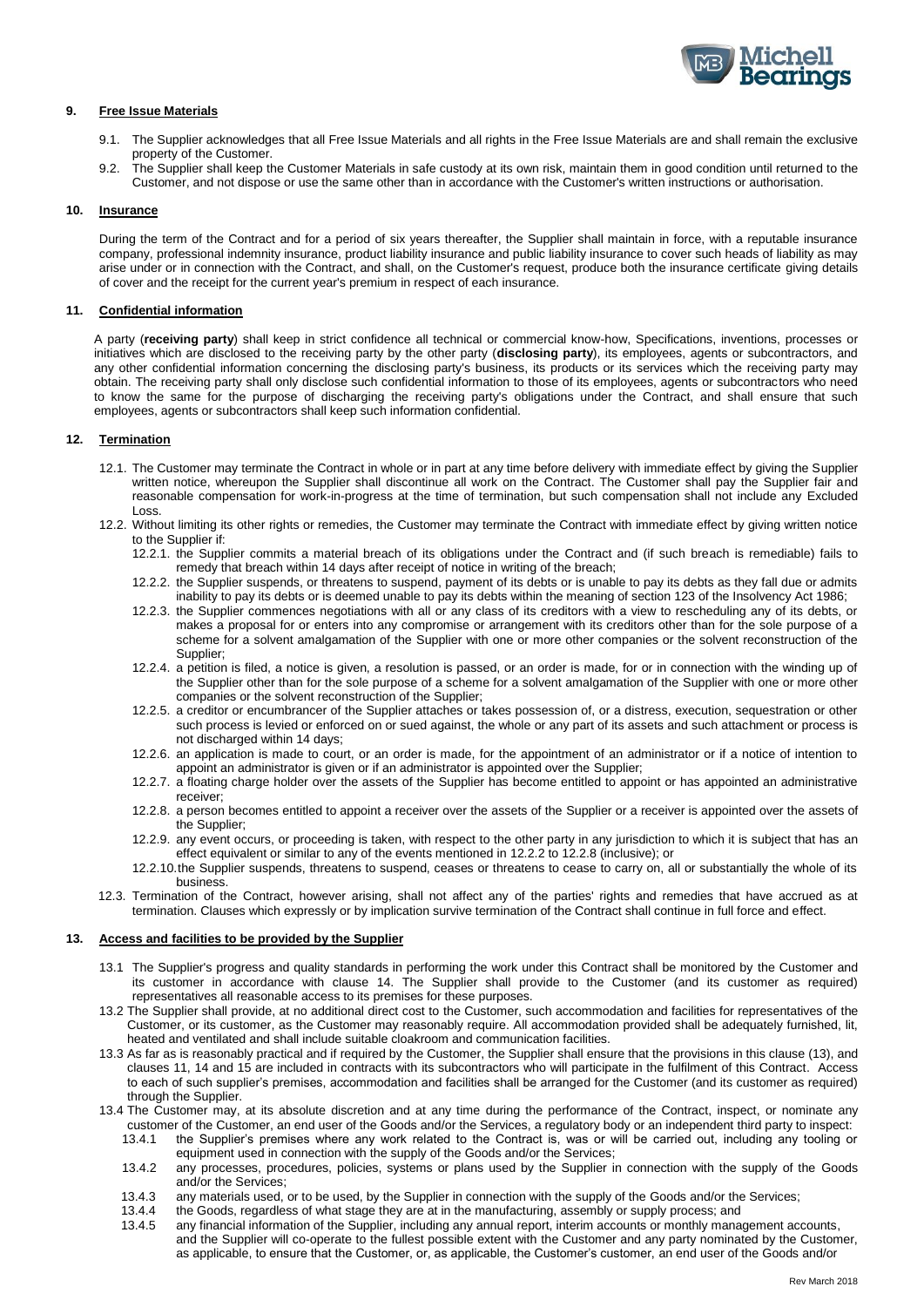

the Services, a regulatory body or an independent third party is able to conduct and complete such inspections promptly and to the Customer's (or its customer's as applicable) satisfaction.

- 13.5 The Customer will usually give the Supplier reasonable written notice of its intention to exercise its rights under clause 13.4, however the Customer retains, at its sole discretion, the right to conduct inspections without prior notice to the Supplier, where such inspections are required by the Customer's customer.
- 13.6 The Supplier will ensure that the Customer is able to exercise all its rights set out in clause 13.4 and clause 13.5 against a subcontractor or supplier of the Supplier in connection with the Contract.
- 13.7 If any inspection is required by the Customer under clause 13.4 as a result of reasonable concerns relating to the Supplier's ability to perform its obligations in accordance with the Contract, the Supplier will be responsible for the costs of the inspection.
- 13.8 If the Customer has reasonable grounds for believing the Supplier may be unable to perform its obligations under the Contract, the Customer may require the Supplier to provide written evidence, to the Customer's, or its customer's, satisfaction, that the Supplier is able to fulfil its obligations under the Contract, within 20 days of the Customer's request.
- 13.9 If the Supplier comes under, or believes it is about to come under, the control directly or indirectly of an entity who does not control the Supplier at the commencement of the Contract, it shall notify the Customer immediately.
- 13.10Any inspections carried out in accordance with this clause 13 will not imply an acceptance of the Goods and/or the Services or any waiver of the Supplier's obligations under the Contract.
- 13.11The Supplier will, on request, promptly provide the Customer with any point of origin certifications in relation to any Goods or part of any Goods.
- 13.12The Supplier shall provide a quarterly update to the Customer to include information on current financial health including but not limited to turnover, profit and working capital. The Supplier shall also notify the Customer of any significant risk to the financial health of the business.

## **14 Monitoring and reporting**

- 14.1 The parties shall participate in regular review meetings, as reasonably required by the Customer, to monitor progress under the Contract.
- 14.2 The Parties agree that the review meetings perform a key role in the parties' ability to maintain and develop a successful working relationship and avoiding disputes under this Contract. The parties agree to work together to close all review meeting actions within the agreed timescales.
- 14.3 The Supplier shall provide reports to the Customer in respect of its performance of the Contract, as agreed between the parties (**Reports**).
- 14.4 The provision of any Report and its review or receipt by the Customer shall not prejudice any rights or obligations of either party under this Contract.
- 14.5 The Supplier shall ensure that throughout the duration of the Contract it will give the Customer prompt written notice:
	- 14.5.1 of all litigation, arbitration, administrative or adjudication proceedings which would adversely affect the Supplier's ability to perform its obligations under this Contract; and
	- 14.5.2 if the Supplier does not have the legal capacity and/or all necessary licences, permits and consents to exercise its rights and perform its obligations under this Contract.
- 14.6 The Supplier shall use reasonable endeavours to give prior written notice to the Customer if the Supplier intends to sell, transfer, lend or otherwise dispose of (other than by way of security) the whole or any part of its assets if such transaction would affect the ability of the Supplier to perform its obligations under this Contract.

### **15 Business interruption and continuity**

- 15.1 The Supplier shall provide such co-operation as the Customer may request in connection with the planning, testing and implementation of the recovery arrangements of the Customer in the event of any circumstances causing an interruption of the Customer's business, including participating in tests of those arrangements as and when reasonably required to do so by the Customer.
- 15.2 The Supplier shall, within 20 days of the commencement of the Contract, produce, and thereafter at all times during the term of the Contract, maintain a business interruption recovery and continuity plan in respect of the Goods which accords with good industry practice (a **BIP**). The BIP shall be provided to the Customer (for onward transmission to its customer – as required) on request and the supplier shall keep such BIP up to date and shall review it regularly, and shall ensure that up to date copies are provided to the Customer.
- 15.3 The Supplier shall, at the request of the Customer, and not normally more than once in a 12 month period, except where reasonably required in response to specific events, test the BIP and shall provide to the Customer a written summary of the test results within 20 days of the tests being carried out.

### **16 General**

- 16.1 Force majeure
	- Neither party shall be liable to the other for any delay or failure in performing its obligations under the Contract to the extent that such delay or failure is caused by a Force Majeure Event, provided that the Supplier shall use all reasonable endeavours to cure any such events or circumstances and resume performance under the Contract and shall notify the Customer of such event within three (3) Business Days of its occurrence. If any events or circumstances prevent the Supplier from carrying out its obligations under the Contract for a continuous period of more than 40 Business Days, the Customer may terminate this Contract immediately by giving written notice to the Supplier.
- 16.2 A notice required or permitted to be given by either party to the other under these Terms shall be in Writing addressed to that other party at its registered office or principal place of business or such other address as may at the relevant time have been notified pursuant to this provision to the party giving the notice. The service of any proceedings or other documents in any legal action or, where applicable, any arbitration or other method of dispute resolution shall not be permitted by electronic mail.
- 16.3 No waiver by the Supplier of any breach of the Contract by the Customer shall be considered as a waiver of any subsequent breach of the same or any other provision.
- 16.4 Neither party shall assign, transfer, charge, subcontract or deal in any other manner with any or all of its rights or obligations under the Contract with the prior Written consent of the other, such consent not to be unreasonably withheld.
- 16.5 If any provision of the Contract is held by a court or other competent authority to be invalid or unenforceable in whole or in part the validity of the other provisions of the Contract and the remainder of the provision in question shall not be affected.
- 16.6 A person who is not a party to this Contract has no right under the Contracts (Right of Third Parties) Act 1999 to enforce any condition of this Contract but this does not affect any right or remedy of a third party which exists or is available apart from that Act.
- <span id="page-4-0"></span>16.7 Except as set out in these Conditions, any variation to the Contract, including the introduction of any additional terms and conditions, shall only be binding when agreed in writing and signed by the Customer.